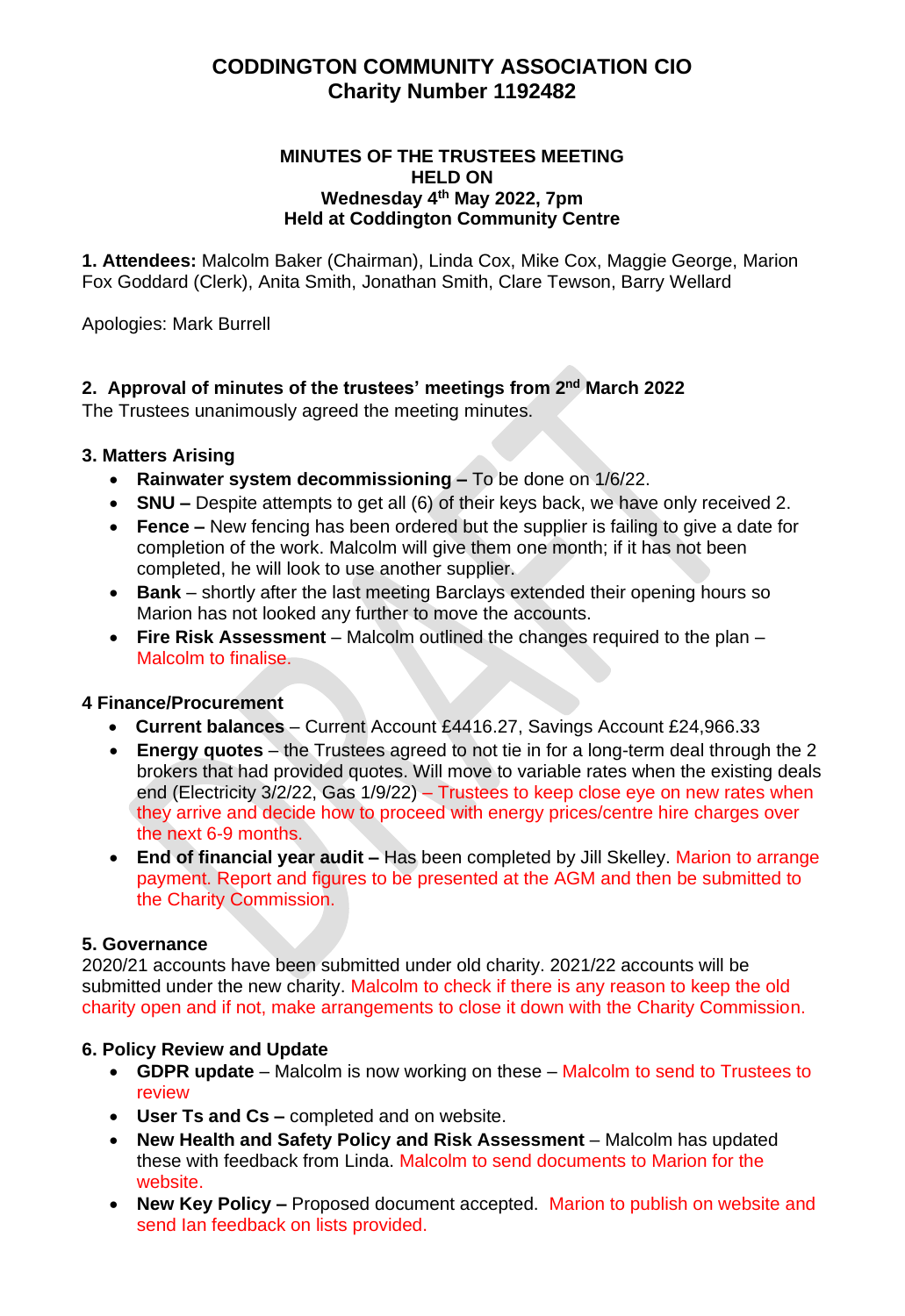• **[Free Usage Policy](http://www.coddingtoncommunitycentre.org.uk/shared/attachments.asp?f=7bdddf0e%2Dd73a%2D4e47%2Dbd40%2D7dead6c3a753%2Epdf&o=CCC%2DFree%2DUsage%2DPolicy%2Epdf)** – Proposed changes accepted. Marion to publish online with charity purpose and details of the event planned added to point 3

## **7. Maintenance Update**

- Legionella risk assessment Derrys have explained that the hot water storage tank is sealed so won't cause a legionella risk and Barry has found an online legionella training course for £12 per person. Barry, Ian, Maggie and Malcolm will do the training - Barry to organise. When Legionella Risk Assessment is due, Barry to get a quote from Derrys.
- Jubilee Room lighting upgrade done. Remainder of lights will be upgraded to LED as they fail.
- 5-year fixed wiring testing due this year Barry to get quote.
- Sewerage System desludge needs to be done this year Barry to organise.
- Oven cleaning Barry to arrange.

## **8. Car Park**

- Yvette has found a speed hump that can be put in the car park (about 6ft from the entrance). Parish Council will arrange – Malcolm to let Yvette know, the Trustees thought this is a good idea/wondered if a notice would be required.
- Flooding this was briefly discussed but no action agreed.

## **9. Bookings update**

- Potential New booking Spiritualist church (ex SNU members)
- 1 new regular badminton booking.
- Lots of party bookings coming in.

## **10. Fundraising ideas**

- **Jazz in the Village** The Trustees did not want to proceed with this.
- **FADS** Maggie suggested that Fernwood Amateur Dramatics group may be able to bring their next murder mystery to the centre.

## **11. Any Other Business**

- a. FIT Marion to check when we last received a payment.
- b. RCAN training Malcolm detailed that this may be useful in future.

c. Clerk vacancy – Malcolm detailed that Marion has handed in her notice and will finish on 30/6/22. Advert will go in the CVN and centre Facebook page.

d. Pay  $-6\%$  increase will be backdated to April 1st.

e. Energy Efficiency – Malcolm detailed that we need to get off the grid. Proposed projects include – having batteries to store solar power, alternatives to gas (the pros and cons of air source heating were discussed), improved insulation. Malcolm also suggested installation of a timer on the immersion heater which was approved by the Trustees. Marion to resend EPC to Trustees

f. Criminal Damage – At the beginning of April, dog waste was thrown at the building. CCTV was checked and this was reported to the police. CCTV log is now in place.

g. Feedback book – Malcolm has bought this, and Barry will do a label – Barry to leave at the centre for use.

h. Cover for Ian – Malcolm detailed we need more Trustees who can do this. Maggie is happy to help if she can be given a refresher.

Meeting closed at 8.35 pm

## **Next Meeting – Wednesday 13th July 2022 Time 7pm (AGM followed by Trustees meeting), Coddington Community Centre**